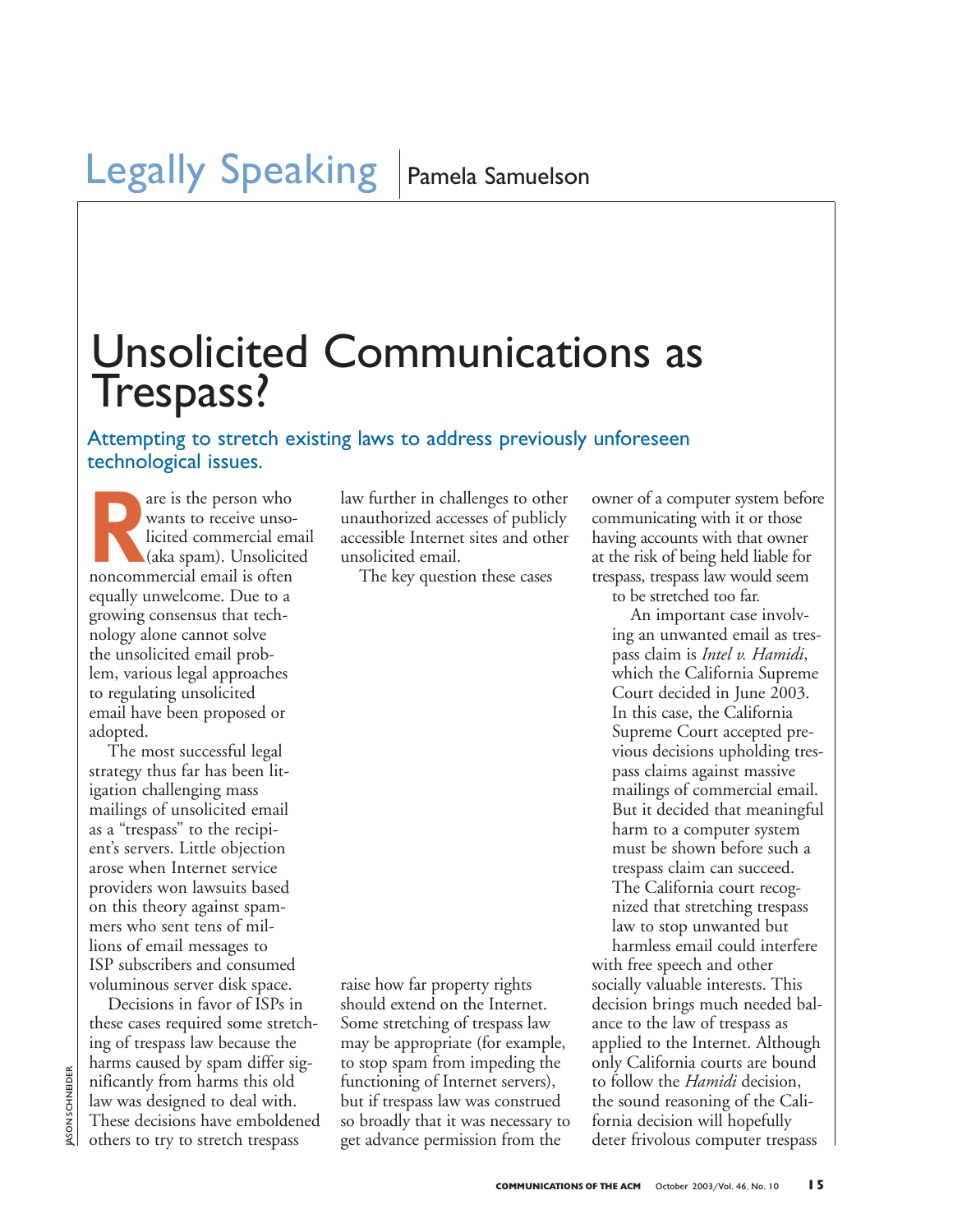## Legally Speaking

cases from being filed elsewhere and persuade other courts to reach the same legal conclusions.

### *Intel v. Hamidi*

Ken Hamidi is a former Intel engineer who in 1995, with others, formed an organization known as Former and Current Employees of Intel (FACE-Intel) to share critical information about Intel's employment and personnel practices.<sup>1</sup> On behalf of FACE-Intel, Hamidi sent six

efforts were only partly successful because Hamidi sent email from different computer systems in order to evade blocking by Intel. In March 1998, Intel demanded that Hamidi stop sending email to Intel computers. Hamidi claimed he and FACE-Intel had a right to communicate with Intel employees who had not asked to be removed from the email distribution list. After Hamidi sent another mass mailing in September 1998, Intel sued him in a Calno harm to the land. Legal liability for trespass does not depend on the trespasser's bad motives. For example, trespassing on another's land is just as illegal when the intruder's purpose is to distribute leaflets praising (or criticizing) the company that owns the land as when the intruder's motives are to break into an owner's home.

Another less well-known legal rule forbids trespass to chattel. (Chattel is an old English word for cattle, which has come to be a

### Trespass to chattel law has attained a new significance because of numerous successful lawsuits relying upon it to challenge unauthorized uses of computer systems.

email messages to thousands of Intel employees over approximately a two-year period. These messages criticized Intel's practices and policies as abusive, encouraged recipients to join FACE-Intel, and suggested that Intel employees should find other employment. The email also informed recipients they could be removed from the FACE-Intel mailing list if they wished to do so, and Hamidi honored such requests.

Senior Intel officials quickly became aware of Hamidi's email messages and tried to employ technical measures to block further email from Hamidi. These

ifornia state court for unlawful trespass on Intel computers. A trial judge ruled in favor of Intel and ordered Hamidi to stop sending email to Intel computer systems. A divided Court of Appeal affirmed this ruling. In June 2003, a divided California Supreme Court by a 4-3 vote reversed and ruled in favor of Hamidi.

### **Trespass to Chattel**

It may not be obvious to *Communications* readers why sending unwanted email could conceivably be illegal trespass, since trespass is a concept typically associated with land. An owner who objects to another's presence on his or her land can sue the trespasser and get an injunction to stop further trespass, even if the intrusion caused

generic legal term for items of personal property, such as books, desks, cars, and computers.) Trespass to chattel is like trespass to land in that it allows property owners to challenge unwanted interferences with their property. However, trespass to chattel law requires proof of some intentional intermeddling with the chattel and some cognizable harm to the chattel, for example, to its physical condition, quality, or value. If, for example, I jump on your car in order to annoy you and this dents the car, you can sue me for trespass to chattel and a court is likely to order me to pay the cost of fixing the dent. Harmless intermeddling with a chattel, such as sitting on someone else's car without denting it, annoying though it may be, is not illegal.

<sup>&</sup>lt;sup>1</sup>At the time this column was written (late summer), Hamidi was one of a group of candidates running for the governor of California in the recall election.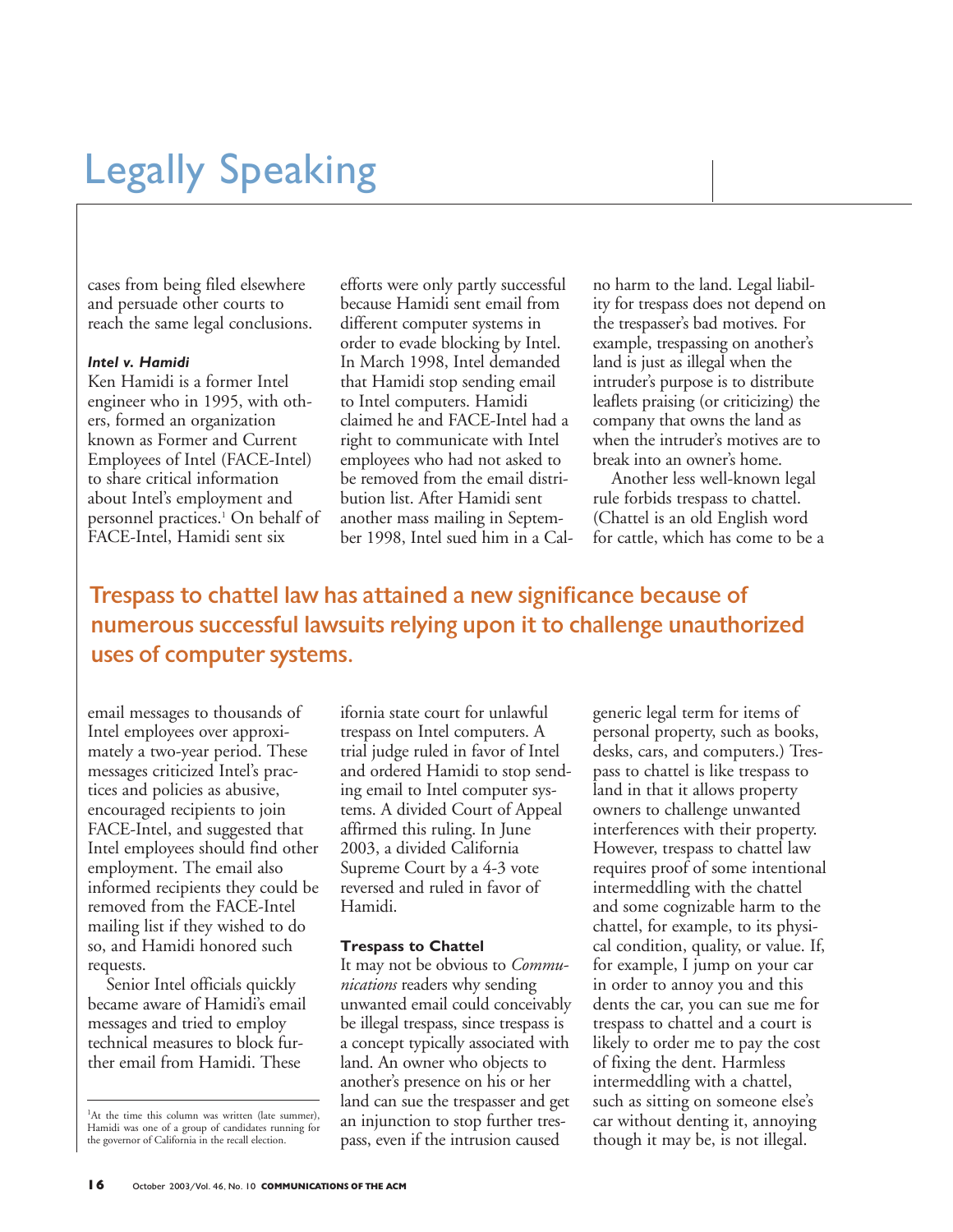Until very recently, trespass to chattel was a little-known and rarely used legal rule. Indeed, for centuries, nothing interesting or noteworthy had occurred in this minor niche of the law. Trespass to chattel law has, however, attained a new significance because of numerous successful lawsuits relying upon it to challenge unauthorized uses of computer systems. This trend started with legal challenges to spamming and spread to challenges to robotic Web crawlers and then to unwanted email such as what Hamidi sent to Intel employees.

### **Spam as Trespass**

There are many reasons why ISPs want to stop unsolicited commercial email. Their subscribers typically dislike receiving spam, are likely to complain about it, and may even unsubscribe if these services cannot stop, or at least significantly reduce, the amount of spam that arrives in subscriber inboxes. ISPs must expend considerable resources to develop or license technology to block spam. The high volume of spam sent via the Internet consumes valuable server space and can slow functioning of ISP services.

Notwithstanding the development and deployment of everimproved anti-spam technologies, unsolicited commercial email continues to flow through the Internet in alarmingly large quantities. In the hope of deterring spam, a number of states in the U.S., including California and Washington, as well as a number

of other countries around the world, have enacted anti-spam laws. Some of these laws require subject lines of email headers to indicate the mail is an advertisement; some forbid false or misleading point of origin and transmission information; and some require spam email messages to contain accurate opt-out information. (An excellent resource about anti-spam laws can be found at www.spamlaws.com/us.html.) Consumer protection authorities may also be able to challenge some spam activities under false advertising or unfair trade practice laws.

Because anti-spam laws are neither ubiquitous nor uniform and because these laws typically do not forbid the sending of spam, but only regulate some aspects of sending unsolicited email—ISPs have initiated lawsuits under common law rules, such as those forbidding trespass to chattel, hoping to get a court to order spammers to stop sending unsolicited commercial email.

CompuServe, for example, won a trespass to chattel lawsuit in 1997 against Cyber Promotions, which had sent tens of millions of unsolicited commercial email messages to CompuServe customers. CompuServe alleged many kinds of injuries from Cyber Promotions' spamming, including lost customer revenues, costs of dealing with customer complaints, expenditure of resources trying to block Cyber Promotions' mailings, and substantial clogging of server disk space and processing power owing to the extremely large number of messages Cyber Promotions had sent to CompuServe customers. Of these, the impairment of server processing power seemed the most plausible as a harm to CompuServ's "chattel" (that is, its servers) within the traditional purview of trespass to chattel law. AOL and other ISPs brought similar suits successfully challenging spamming as trespass to chattel.

#### *eBay v. Bidder's Edge*

The success of these ISP trespass to chattel claims against spammers spurred further challenges to unwanted uses of Internet-accessible servers on the same legal theory. eBay, for example, successfully sued Bidder's Edge for trespass to chattel because Bidder's Edge robots were visiting eBay's auction Web site 100,000 times a day to collect updated information about prices for which specific items were selling on eBay so that users of its auction information aggregation Web site would have comparative price information to aid their auction bidding.

eBay, like CompuServe, asserted that its expenditure of considerable resources to block the intruder's unwelcome actions was evidence of harm arising from the trespass. It also argued that unless the court enjoined Bidder's Edge from sending robots to eBay's site, other auction information aggregators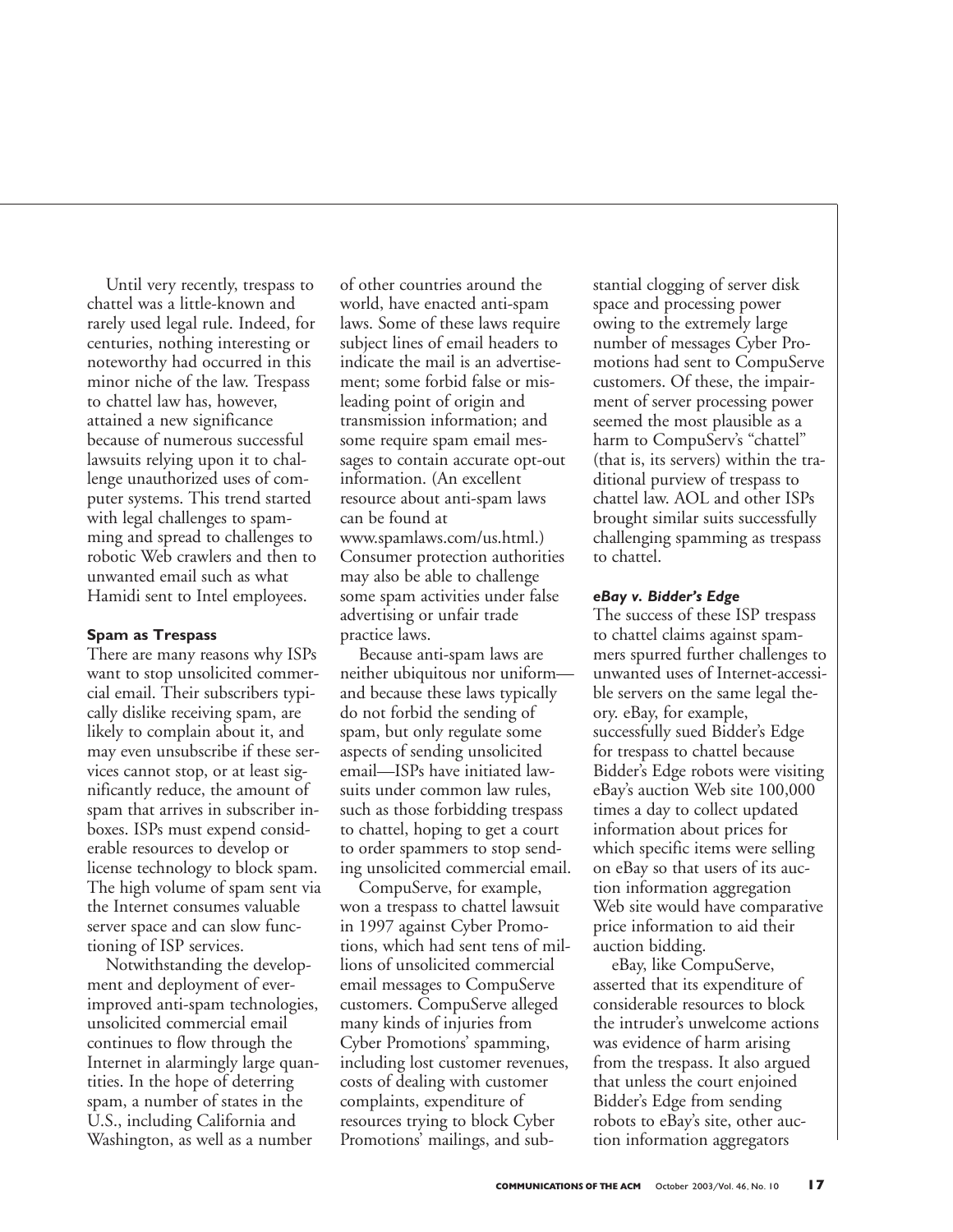# Legally Speaking

would follow the example of Bidder's Edge. While the Bidder's Edge robots had not yet caused harm to the operation of eBay's servers, the proliferation of unlicensed robots on the eBay site would, eBay argued, cause a significant diminishment in server responsiveness akin to that established in *CompuServe v. Cyber Promotions*. The trial judge in *eBay v. Bidder's Edge* was persuaded by eBay's argument, and issued a preliminary injunction against Bidder's Edge as to further deployment of robots to search for auction information on the eBay site.

The *eBay v. Bidder's Edge* decision was controversial for several reasons. It not only loosened the showing of harm necessary to establish a viable claim for trespass to chattel, but at one point in the opinion, the judge indicated that unauthorized uses of eBay servers could be challenged as trespass insofar as they "deprived eBay of the ability to use that portion of its personal property for its own purposes." The law, said the judge, "recognizes no such right to use another's personal property." Although Bidder's Edge appealed the preliminary injunction ruling, eBay and Bidder's Edge settled the lawsuit while the case was on appeal, leaving the lower court ruling intact and giving firms such as Intel reason to think they too could enjoin unwanted intrusions on their servers.

**Intel's Property Rights Theory**  Intel relied heavily on the power

of the property rights metaphor in its lawsuit against Hamidi. It emphasized the millions of dollars it expended in developing and maintaining its computer systems as a property interest that should be protected. Intel developed its computer systems "not to act as a public forum [for speakers such as Hamidi] but to enhance the productivity of its employees," said the three judges in the *Hamidi* case who would have ruled in Intel's favor. They agreed with Intel that "[t]he time required to review and delete Hamidi's messages diverted employees from productive tasks and undermined the utility of the computer system." This constituted, in their view, an unlawful interference with Intel's property rights. Ruling in favor of Hamidi would force Intel to use its own property to advance Hamidi's messages.

Respect for property rights helps to explain why the U.S. Supreme Court has repeatedly ruled that individuals are not required on free speech grounds to welcome unwanted speech into their homes, whether from a door-to-door solicitor, postal mail, radio waves, or amplified sounds. *Rowan v. U.S. Postal Service*, for example, established the right of an individual to order the postal service to stop delivery of unwanted mail (free newspapers) to his home, even though the publisher claimed a free speech interest in being able to use the postal system to reach its intended audience. The same principle

applies to organizations. In *Loving v. Boren*, the Supreme Court upheld the right of the University of Oklahoma to bar pornographic materials from its computer system, again relying in part on the university's property rights in the system. According to the dissenters in *Hamidi*, these cases establish that "[a] private property owner may choose to exclude unwanted mail for any reason, including its content." Hamidi's free speech interests could be exercised by maintaining a Web site for FACE-Intel, but Hamidi had no right to use Intel's property to deliver his message.

### **Why Harm Matters**

Property rights are, of course, vitally important, but they are not the only issue in a trespass to chattel case. Trespass to chattel law doesn't just require unwanted use of another's property, but also some showing of harm. Authoritative sources on trespass to chattel law indicate the harm must be to the chattel itself.

The California Supreme Court majority opinion in *Hamidi* pointed out "[t]he consequential economic damage Intel claims to have suffered, i.e., the loss of productivity caused by employees reading and reacting to Hamidi's messages and company efforts to block the messages, is not an injury to the company's interest in its computers—which worked as intended and were unharmed by the communications—any more than the personal distress caused by reading an unpleasant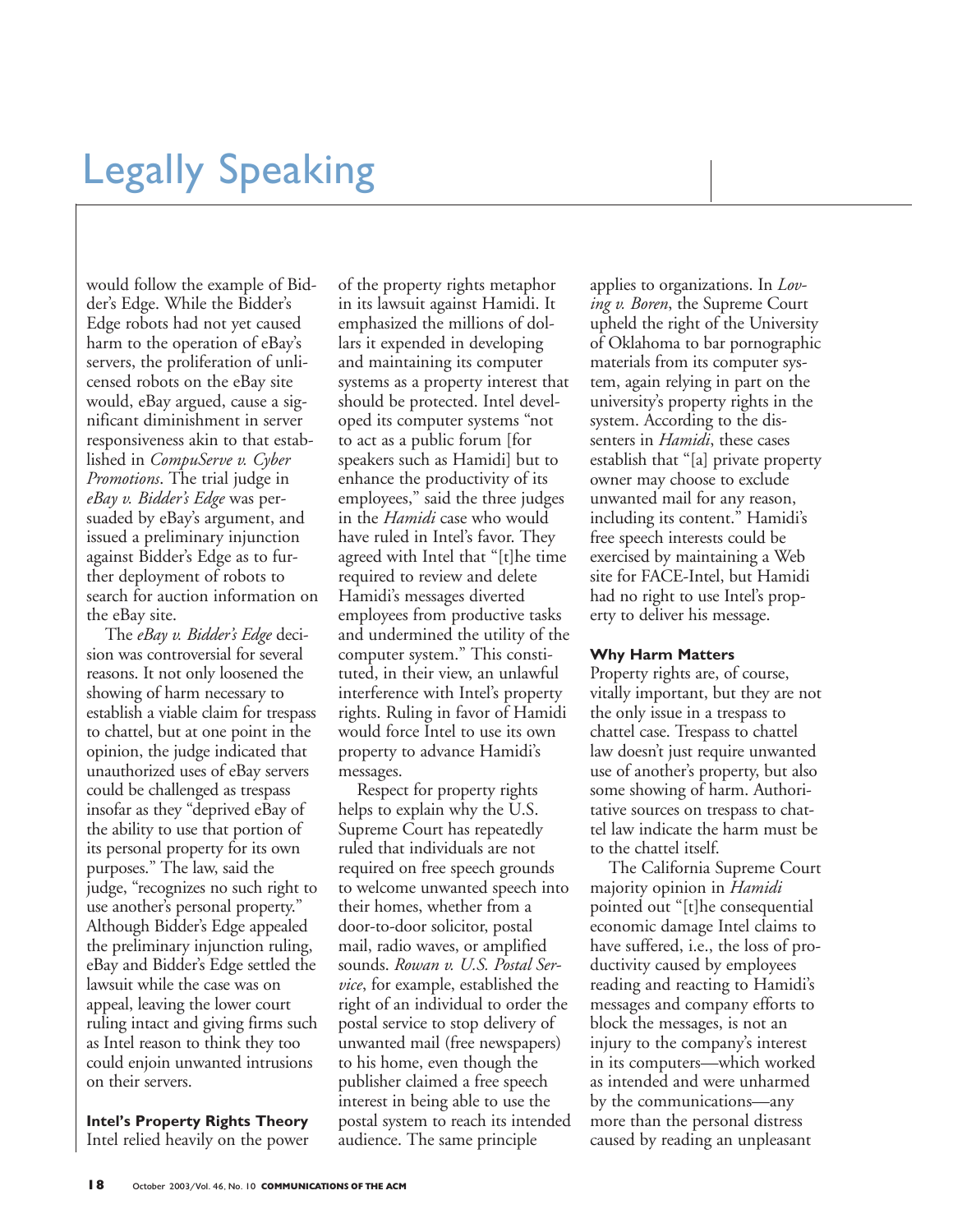letter would be an injury to the recipient's mailbox, or the loss of privacy caused by an intrusive telephone call would be an injury to the recipient's telephone equipment." Intel had, in the majority's view, not suffered a kind of injury trespass to chattel law was meant to redress.

But this was not the end of the California Supreme Court's inquiry. The court went on to consider whether trespass to chattel law ought to be extended to encompass the kinds of harms

of this connection both for business and, to a reasonable extent, for their own purposes. In doing so, the company necessarily contemplated the employees' receipt of unsolicited as well as solicited communications from other employees and individuals. That some communications would, because of their contents, be unwelcome to Intel management was virtually inevitable."

The California Supreme Court recognized that extending trespass to chattel law as far as Intel

brief in support of Hamidi's appeal pointed out, mean that "each of the hundreds of millions of [Internet] users must get permission in advance from anyone with whom they might want to communicate and anyone who owns a server through which their message might travel." This would substantially reduce freedom of communications over the Internet—even unwanted linking could be a trespass according to this theory.

Although creating an absolute

### Intel v. Hamidi is not the first case, nor will it be the last, in which courts have been asked to stretch existing property law to respond to challenges posed by digital technologies.

Intel claimed against Hamidi and whether the law should dispense with the harm requirement altogether in cyberspace trespass cases.

The Court was reluctant to do the former in part because it recognized that Intel employees were not distracted from their work because of the quantity of email sent by Hamidi, but rather because of the content of the email, that is, by the statements and opinions Hamidi expressed in these messages. The contents upset some employees and caused discussion among employees and between employees and their supervisors. The California Supreme Court majority observed that "Intel connected its email system to the Internet and permitted its employees to make use

wanted would create a precedent under which virtually any unsolicited communication could be challenged as a trespass insofar its contents were unwelcome by the recipient (an Intel employee) or the intermediate transmitter (Intel) by "fictionally recharacterizing the allegedly injurious effect of a communication's contents on recipients as an impairment to the device which transmitted the message." Fictions of this sort, the *Hamidi* majority concluded, "promise more confusion than clarity in the law."

The California Supreme Court was even more reluctant to rule that unsolicited communications could be challenged as trespass without any showing of harm. This would, as a law professor

property right might force spammers to internalize the costs they now impose on users and ISPs, the California Supreme Court decided this rule "might also create substantial new costs, to email and e-commerce users and to society generally in lost ease and openness of communications and in lost network benefits." In view of this, the California Supreme Court declined to eliminate the harm requirement in trespass to server cases.

### **Conclusion**

*Intel v. Hamidi* is not the first case, nor will it be the last, in which courts have been asked to stretch existing property law to respond to challenges posed by digital technologies.